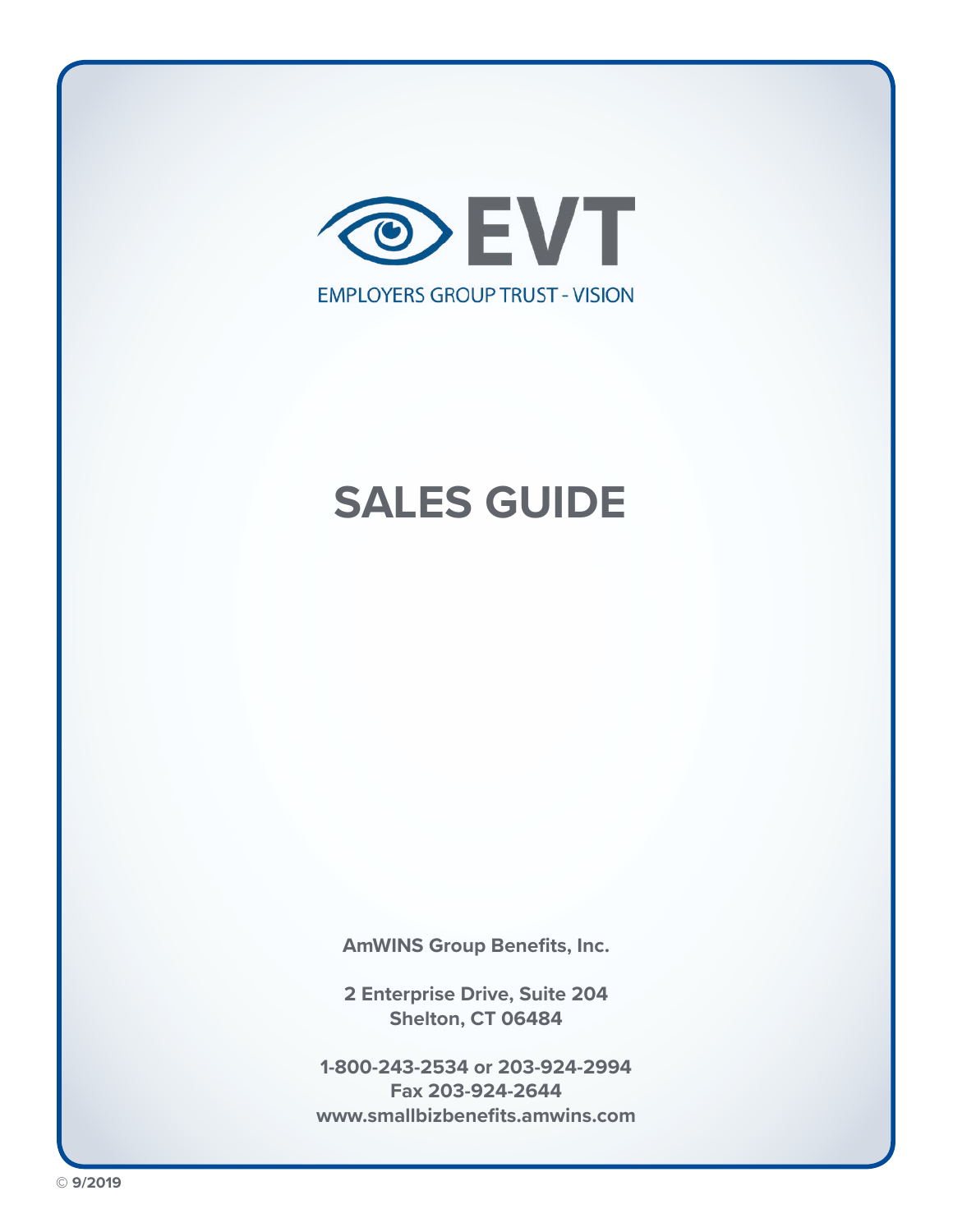

# **BROKER INFORMATION SHEET**

Group plans available for 2 or more employees. Voluntary plans available for 10 or more employees.

### **Group Eligibility**

Plan is available down to two (2) full-time employees. No more than 50% of the eligible employees can be related by blood or marriage. "Carve out groups" are permitted with prior approval from underwriting.

### **Participation Requirements**

All employees who work thirty (30) hours a week or more on a permanent, full time basis are eligible for coverage.

**Non contributory** plans require 100% participation. All eligible employees and dependents must be enrolled.

|                                                                                                                      | <b>Contributory Plans:</b><br><b>Employee Participation</b> | <b>Contributory Plans:</b><br><b>Dependent Participation</b> |  |
|----------------------------------------------------------------------------------------------------------------------|-------------------------------------------------------------|--------------------------------------------------------------|--|
| No. Eligible                                                                                                         | <b>Minimum</b><br>Participation*                            | <b>Minimum Participation*</b>                                |  |
| $2 - 5$                                                                                                              | 100%                                                        |                                                              |  |
| $6 - 9$                                                                                                              | 100% minus one                                              | 75% of all eligible dependent<br>units must be insured       |  |
| $10+$                                                                                                                | 75%                                                         |                                                              |  |
| *Employees or dependents covered by another group vision plan<br>are not considered eligible for these requirements. |                                                             |                                                              |  |

| <b>Voluntary Vision Participation Requirements</b>              |                               |  |  |
|-----------------------------------------------------------------|-------------------------------|--|--|
| These participation percentages include all eligible employees. |                               |  |  |
| 10-24 LivesMin. 10 Enrolled                                     | 25-149 Lives35% Min. Enrolled |  |  |
| 150+ Lives25% Min. Enrolled                                     |                               |  |  |

# **ENROLLMENT INSTRUCTIONS**

All of the following must be received by Employers Group Trust - Vision before a case can be processed:

- 1. Completed Application and Request for Participation and Agreement.
- 2. Deposit check (payable to Trustees of Employers Group Trust Vision) equal to one month's premium.
- 3. Employee Enrollment Form including a completed Monthly Cost Summary.
- 4. Signed one time Agent's Service Fee Agreement (enclose a copy of an active Agent and Agency's Accident and Health License).
- 5. A copy of your agent/agency errors and omissions coverage.
- 6. Cases enrolling with 2-9 lives must also submit a copy of the Employers last State Quarterly Wage and Contribution Report listing employees.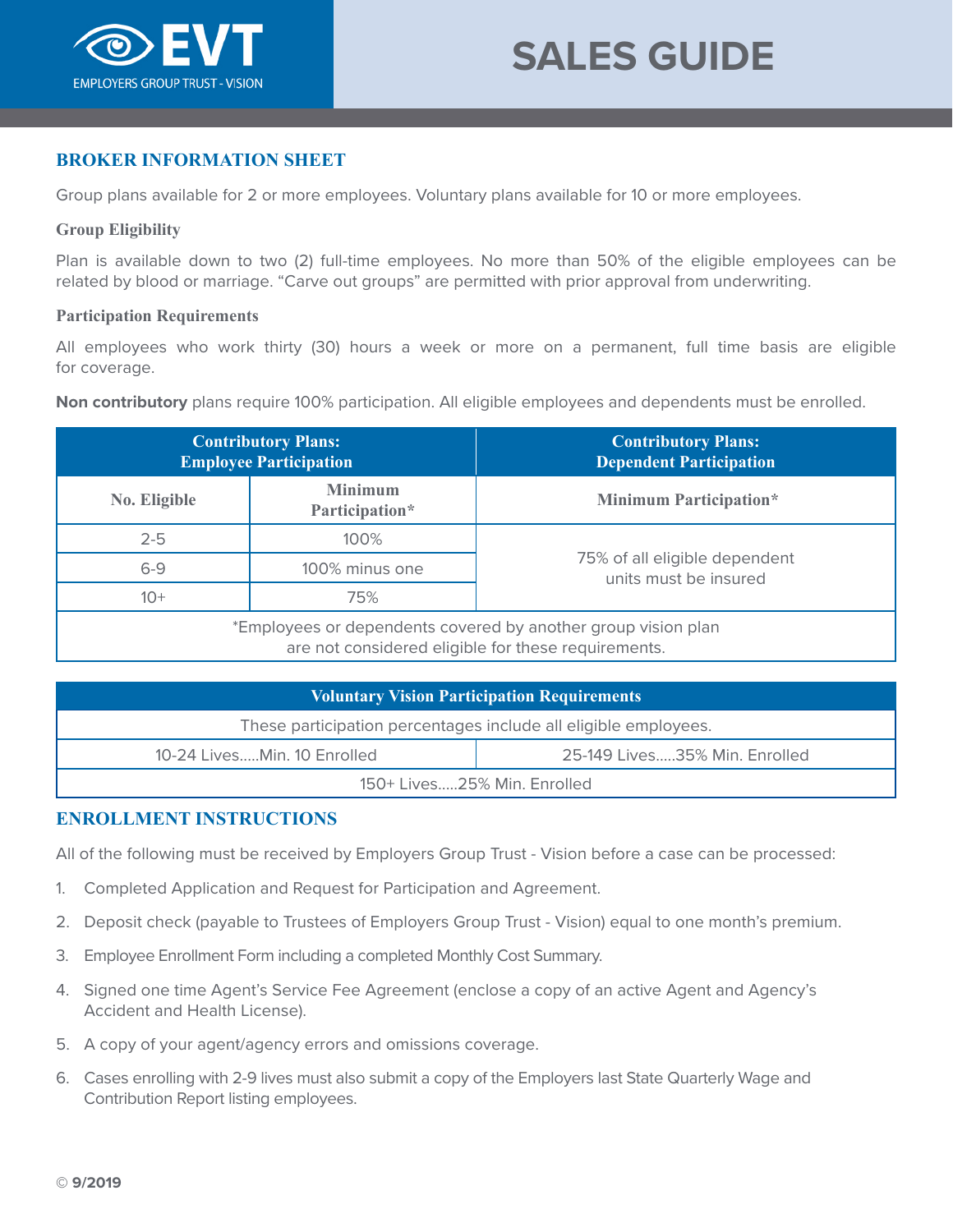

*EVT and VSP, the largest vision provider in the nation, offer the nation's premier, comprehensive stand alone vision plan.*

# **PLAN HIGHLIGHTS**

Employers Group Trust - Vision is underwritten by VSP. Founded in 1955, VSP is the largest provider of vision care in the nation.

VSP has 30,000 Member Doctor's with 52,000 access points and covers over 59 million members.

Professional vision care protects one of the greatest of the five senses and helps detect problems in their early stages when they are still treatable.

VSP provides discounted Laser Surgery procedures available through contracted facilities.

Member Doctors agree to accept a rigid set of standards, use only quality materials and provide the best possible service for the patient.

Member Doctors agree to accept VSP fees as 100% payment for covered services. Employees pay only a single co-payment for all services.

Ninety percent of the patients receive full service from Member Doctors. However, the Plan allows freedom of choice. You may secure the services of any licensed optometrist, ophthalmologist, or any dispensing optician.

Locate Member Doctors in your area in the Employers Group Trust - Vision section at **www.smallbizbenefits.amwins.com** or **vsp.com**.

VSP's Member Promise guarantees that employees are completely satisfied with their eyecare and eyewear from VSP providers, or they will make it right. In 2011, VSP received the World Class Customer Service Call Center award for the tenth year from Service Quality Measurement (SQM) Group Inc., ranking in the top 5% of call centers. They have been recognized for Highest Customer Satisfaction in the insurance industry for the past eight years.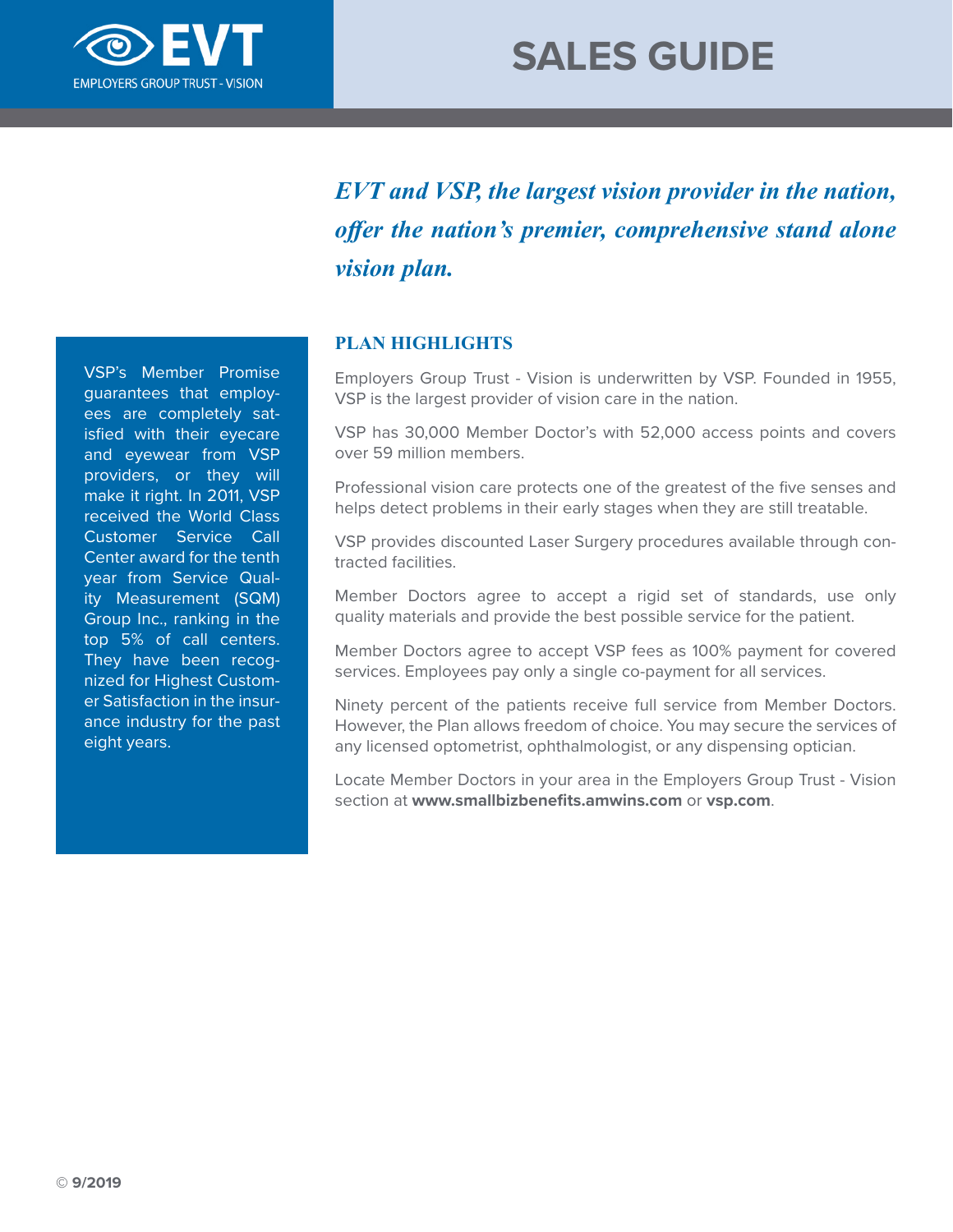

# **PROVIDER CHOICES**

## **In Network Services**

The VSP Choice Plan is a premier full-service plan that offers choice, flexibility, and maximum value through a VSP Preferred Provider.

### **Member Doctors**

Employees receive enhanced benefits when they visit a VSP Doctor. Benefits include:

- 88% offer early morning, evening, and weekend appointments;
- Value-added savings and discounts on lens options, contact lens services, and sunglasses;
- Integrated medical management with Eye Health Management Program®;
- Guaranteed member satisfaction;
- 24-hour access to emergency care.

VSP Doctors will validate your claim the day of your appointment and use a paperless claim service so there are **no claim forms required.**

# **Using the VSP Benefit is Easy, Simply:**

Find a VSP doctor at vsp.com from a computer or mobile phone, or call VSP at (800) 877-7195. The member will tell the doctor they're a VSP member and that's it! The doctor and VSP will handle the rest.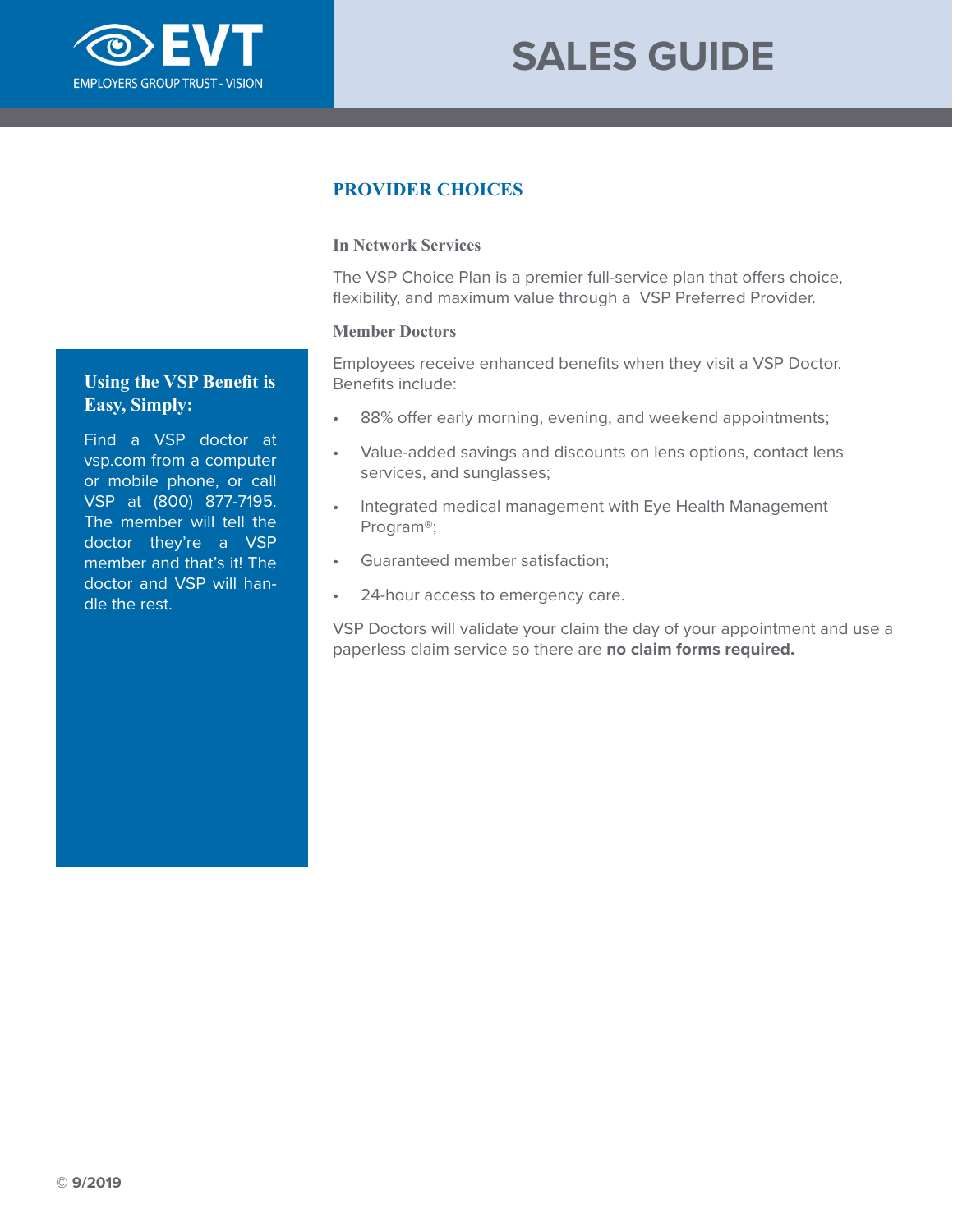

**DISCOUNTED LASER VISION CORRECTION SURGERY**

As an EVT Member, the opportunity to have Laser Vision Correction Surgery has arrived for many who are farsighted, nearsighted, or who have an Astigmatism. Insureds and eligible dependents will have access to VSP's Laser Vision Care Program.

EVT Members can now, through VSP Member Doctors and approved VSP Laser Vision Centers, receive the procedure at a discounted fee, which could add up to hundreds of dollars in savings. Discounts vary by location, but will average 15 percent off the laser center's usual and customary price.

Additionally, if the laser center is offering a temporary price reduction, VSP members will receive 5 percent off the advertised price if it is less than the usual discounted price. To find out more information or to locate VSP Member Doctors and Eye Surgical Centers go to the Employers Group Trust - Vision section at **www.smallbizbenefits.amwins.com** and follow the links for VSP Member Providers.

# **VSP'S LASER VISION CARE PROGRAM IS UNIQUE BECAUSE IT PROVIDES:**

- Peace of mind knowing that VSP only contracts with doctors and laser centers that meets stringent quality standards.
- Assurance that your trusted VSP doctor will manage you laser vision correction care and your future eye care needs.
- A comprehensive education program designed to help you make a knowledgeable choice.
- Substantial savings on laser vision correction surgery through VSP-approved centers.

**The VSP Doctor Experience:** By visiting a VSP doctor, members can take advantage of exclusive discounts and special offers. Many offer hours in the evenings and on weekends as well as being conveniently located where employees live, work and shop.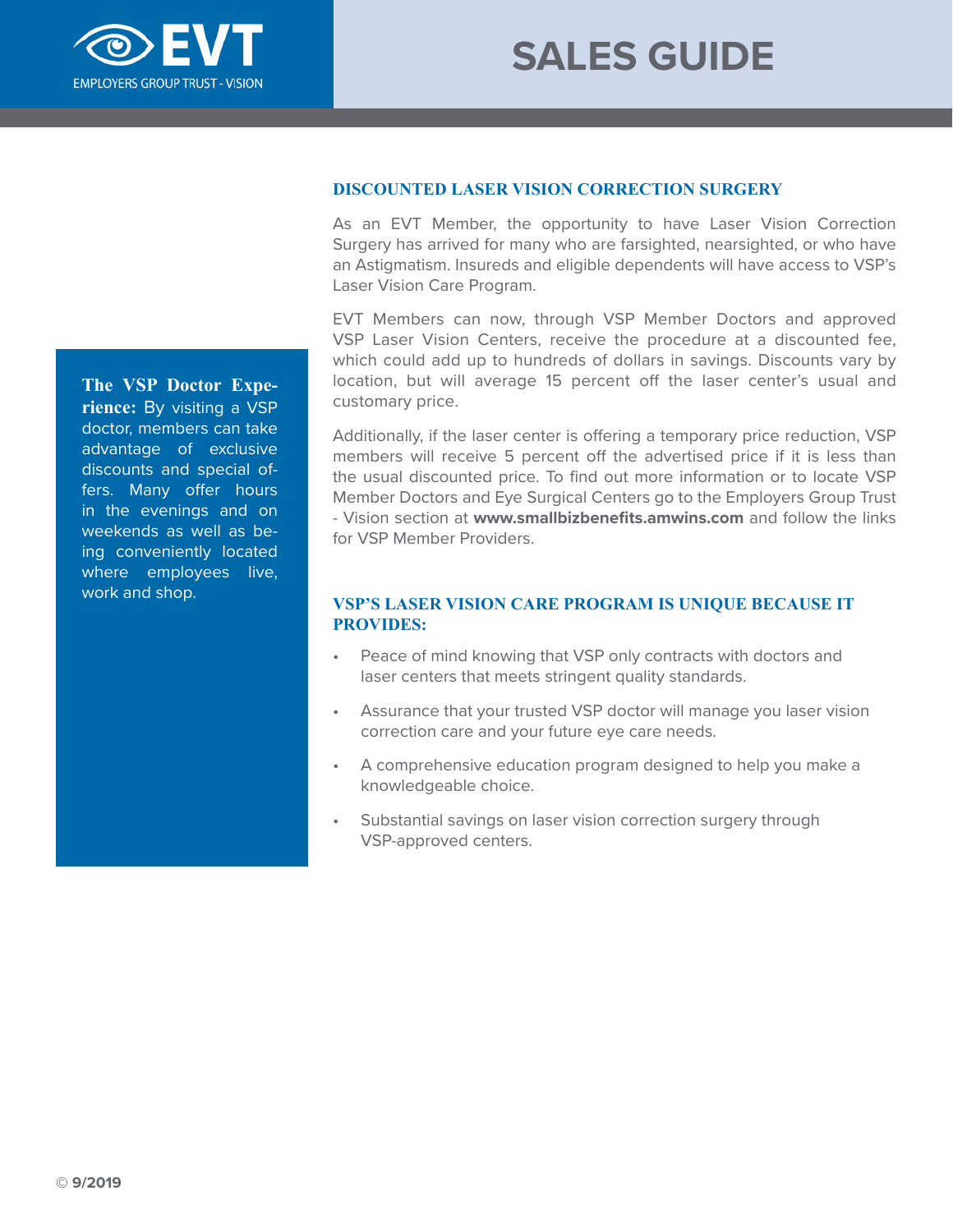

# **TRUHEARING - BRINGING YOU THE SOUNDS OF LIFE**

Vision and hearing loss are affecting more and more people. Why? The aging U.S. population is one reason. Another is the increased use of personal listening devices and hand held computers that place greater demands on our eyes and ears.

TruHearing® is offering all VSP members deep discounts on some of the most popular digital hearing aids on the market. TruHearing is a discount medical organization that offers deep discounts on state-of-the-art digital hearing aids and contracts for lower costs on professional services from a nationwide network of audio logists and hearing instrument specialists.

| <b>Membership fee</b><br>for VSP members and<br>covered dependents                            | <b>FREE</b>            |
|-----------------------------------------------------------------------------------------------|------------------------|
| <b>Average discount</b><br>on all-digital hearing<br>aids from three leading<br>manufacturers | 25%                    |
| <b>Enrollment</b>                                                                             | Automatically enrolled |

For VSP members the program offers:

- Comprehensive hearing evaluation for a discounted price of \$75
- Fitting, programming, and three free adjustment visits with each hearing aid purchase
- 48 batteries per aid with purchase and 60 batteries per aid each year
- Ability to combine with your existing hearing aid benefit to maximize savings

Members follow two simple steps to savings.

- 1. Call TruHearing at 877.396.7194 to schedule an appointment. (Members must identify themselves as being with VSP.)
- 2. Attend appointment, receive exam, and purchase hearing aids.

All transactions are between the VSP member and TruHearing.

VSP cares about more than just your eyes. We care about all of you. That's why we're committed to helping you experience life to the fullest.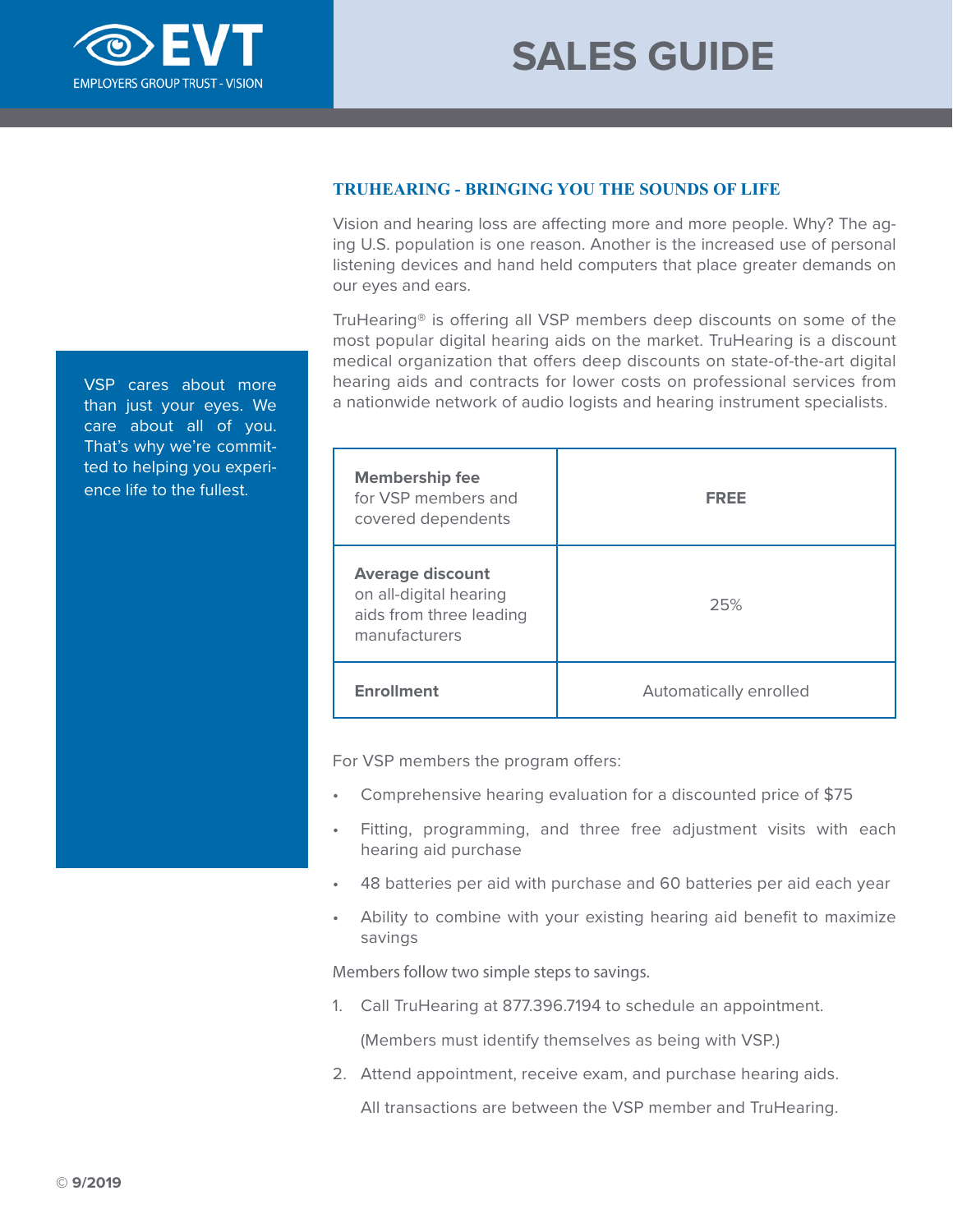

# **OUT-OF-NETWORK**

Employees always have the freedom to choose any other provider.

- The plan includes a generous reimbursement schedule for services obtained from any Licensed Optometrist, including BJ's, Walmart and Costco, Ophthalmologist and/or Dispensing Optician.
- All providers can contact VSP directly to check eligibility and submit claims on the patients behalf.
- VSP has a national arrangement with Walmart that makes it simple for your employees to use their VSP benefits at Walmart and Sam's Club locations.

The reimbursement schedule is in accordance with, and limited to the following schedule:

### **Professional Fees**

| <b>Visual Examination</b>  |       |
|----------------------------|-------|
| <b>Materials</b>           |       |
| Single Vision Lens, up to  | \$30  |
| Bifocal Lens, up to        | \$50  |
| Trifocal Lens, up to       | \$65  |
| Lenticular Lens, up to     | \$100 |
| Frames, up to.             | \$70  |
| <b>Contact Lenses</b>      |       |
| *Deemed Necessary, up to   | \$210 |
| *Elective Selection, up to | \$105 |

\*Contact lenses are in lieu of all other lenses and frame services.

# **Freedom To Choose Any Provider:**

Through VSP Open Access VSP members and their families always have the freedom to choose any provider. The VSP Plan includes a generous reimbursement schedule for services obtained from other providers - including any local or national chains. All providers can contact VSP directly to check eligibility and submit claims on behalf of the member. In fact, VSP has a national arrangement with Walmart that makes it simple for members to use their VSP benefits at any Walmart location.